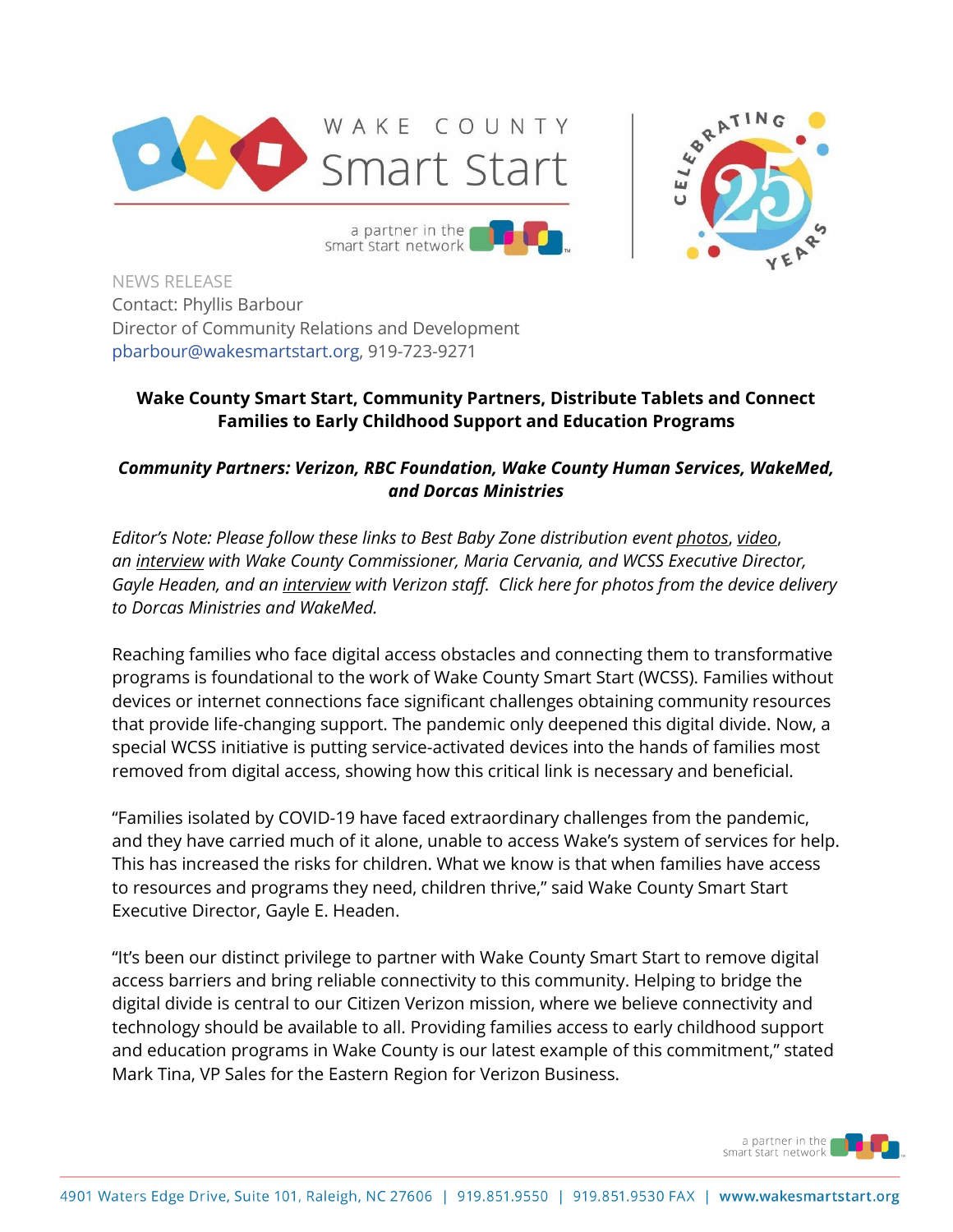To help address this system gap, WCSS invested \$310,250 in a connectivity initiative, including \$69,000 in Verizon service and equipment in-kind credits, and a donation of \$4,000 from the RBC Foundation, yielding 225 tablets and 25 Hot Spots, preloaded with two years of wireless service. The devices also feature a special setup with support for users new to tablets and web navigation.

WCSS identified multiple distribution partners to ensure the devices are placed with those most in need. Caseworkers at these partner organizations will identify families that have limited or no connectivity and would benefit from supportive programs and resources. Participating partners share more below about their roles, and the benefits of the investment:

**Wake County Human Services** will provide linkage to families living within the *[Best Baby](https://u7061146.ct.sendgrid.net/ls/click?upn=4tNED-2FM8iDZJQyQ53jATUcxkTTgsvga1USez6nUCs241jvqES1hw6Oe6oAMCa481geQpX-2FuSn2Jbur9fB8znWFE78q09zSSBv1aMbY6uJOamWJLL-2BPyRg5SmFYsJUAFMxfKuYg9KmPnb-2FGCYVJRithHjN3-2FDGOH49SvCXRMQ8HY-3DEYNP_fHijJX2SUv9t4-2Fo-2Ffdg9v7cUG3QNa7elTJbUf4pSuPt97fxBmZzAIRfiwyDc9UdbsC2GhX29leIAGhLi0zaCrS6hgHESwGOCbY0e9yKJZfQ-2BnHp2HrCDLHIZaWVJvBKPJfjYLDctmzjITNQISdk-2FR3yeNs-2Bs1GklqHPQkr2ytVPqrgfs18JnMW9DJnd2pXhVkTF41fkJEL4EIjpW-2B2Ea-2FxTNHICv-2F-2FMJVWEtNp8nVc9FE9RB6gO51UtSONUoLn7omsrfli9GrlUFlHAt2PywwESVY5hDCbcXDHNnZ4RscOoUH9h6CMEOVLcW9fWSwHfEAS9rRpx5hvpq-2Bz9KCvdjtveRQyWSwllWs7vnVDz4VeQ-3D)  [Zone](https://u7061146.ct.sendgrid.net/ls/click?upn=4tNED-2FM8iDZJQyQ53jATUcxkTTgsvga1USez6nUCs241jvqES1hw6Oe6oAMCa481geQpX-2FuSn2Jbur9fB8znWFE78q09zSSBv1aMbY6uJOamWJLL-2BPyRg5SmFYsJUAFMxfKuYg9KmPnb-2FGCYVJRithHjN3-2FDGOH49SvCXRMQ8HY-3DEYNP_fHijJX2SUv9t4-2Fo-2Ffdg9v7cUG3QNa7elTJbUf4pSuPt97fxBmZzAIRfiwyDc9UdbsC2GhX29leIAGhLi0zaCrS6hgHESwGOCbY0e9yKJZfQ-2BnHp2HrCDLHIZaWVJvBKPJfjYLDctmzjITNQISdk-2FR3yeNs-2Bs1GklqHPQkr2ytVPqrgfs18JnMW9DJnd2pXhVkTF41fkJEL4EIjpW-2B2Ea-2FxTNHICv-2F-2FMJVWEtNp8nVc9FE9RB6gO51UtSONUoLn7omsrfli9GrlUFlHAt2PywwESVY5hDCbcXDHNnZ4RscOoUH9h6CMEOVLcW9fWSwHfEAS9rRpx5hvpq-2Bz9KCvdjtveRQyWSwllWs7vnVDz4VeQ-3D)* in SE Raleigh. This initiative works to reduce infant mortality that disproportionately affects African American mothers when compared to other races in 27610 and 27601 ZIP codes. "We live in a digital age where internet is a necessity, not a luxury, and having reliable technology and devices are vital," said Wake County Commissioner Maria Cervania. "By focusing on our Best Baby Zone residents, we can ensure all families are well connected with every available community resource and support enabling them to thrive and reach their full potential."

**Dorcas Ministries** will identify families that come through their food pantry and family support services. "The great thing about learning, is that once you have learned no one can take it away from you," said Dorcas Ministries Executive Director, Howard Manning. "The disparities in the availability of technology between the haves and the have nots was amplified by the pandemic. This is one step of many that are needed to provide equal learning opportunities to everyone. Thank you, Wake County Smart Start, for reaching out to Dorcas and other agencies to make things happen."

**WakeMed Children's Pediatric Primary Care** will identify patients with digital access obstacles. "Although digital access is a key tool to connect with our patients, we also realize that access can be a real challenge for families. Consistent internet connectivity and devices mean more resources, support and better care for kids and families – from connecting with medical providers and real-time mental health services to parenting support through our LAUNCH project. We are hopeful that this Digital Access Project will benefit the health and well-being of children and families across Wake County," said Dr. Carrie Dow-Smith of WakeMed Children's.

**RBC Foundation** stepped in with funding to assist with project deployment, supporting the Best Baby Zone event specifically. Harrison Peatross, from RBC Wealth Management, representing RBC Foundation shared, "RBC is honored to participate in such a worthy